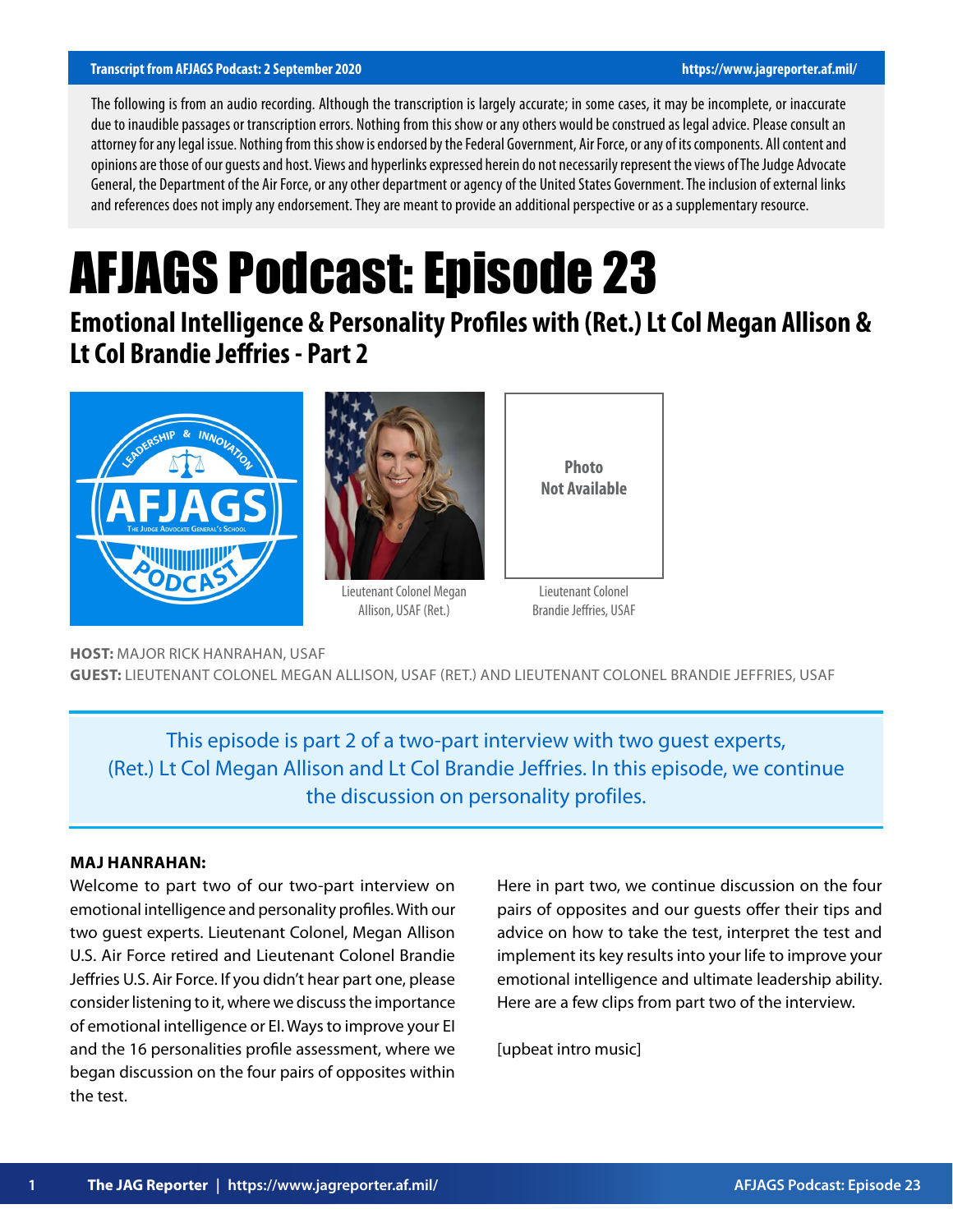#### **SHOW EXCERPT, LT COL BRANDIE JEFFRIES:**

There is power in cognitive diversity. You will come up with responses to problems that you would have never dreamed to have even been potential solutions.

## **SHOW EXCERPT, (RET.) LT COL MEGAN ALLISON:**

The tough part about that is just because you understand emotions and there is empathy doesn't necessarily mean you can manage them and doesn't necessarily mean that you can manage a relationship.

#### **ANNOUNCER:**

Welcome to The Air Force Judge Advocate General's Reporter Podcast, where we interview leaders, innovators, and influencers on the law, leadership, and best practices of the day, and now to your host from The Air Force Judge Advocate General's School.

## **PODCAST INTERVIEW**

## **MAJ HANRAHAN:**

And ladies, you also mentioned, I was just curious, you mentioned how the sensing versus the intuition is 70/30 in the population. What's the approximate percentages for the extrovert versus introvert in the population at large. And also if you know, within the military?

## **LT COL BRANDIE JEFFRIES:**

That one's about 50/50 within the American population. So you can make some assumptions based on the fact that we recruit from the general population. However, depending on your sample, you're gonna get different results. I think this year's ACSC class, for example, was heavy on the introverted side, which was sort of an anomaly just a bit, but typically, and Megan has done this as well, but when we go out and facilitate these talks with rare exception, when we divide the rooms out, do the percentages not line up.

# **THINKING (T) VS. FEELING (F)**

# **(RET.) LT COL MEGAN ALLISON:**

You go into the thinking versus feeling. Yeah, it's how we make decisions. And the best description I have for that is a thinking preference. A T preference will remove themselves from a situation and to look at it objectively and make a decision. Whereas an S preference will step into the situation and make their decision based on that. So I am a T preference. Brandie is an F preference and [both guest speakers laugh].

## **LT COL BRANDIE JEFFRIES:**

You know, there's tough love and then there's love right, Megan?

#### **(RET.) LT COL MEGAN ALLISON:**

Right.

#### **LT COL BRANDIE JEFFRIES:**

Every time I go to a military audience with this particular dichotomy, I rely on my career field to help explain it. And I tell people that if there were a career field in the Air Force that best represents this dichotomy, it would be manpower and personnel. Because manpower is very much on the [unintelligible] side. It's very systematic. You look at things like reorg. As to where personnel, now you've got a face to it. Now it's about the person that's involved and about, taking care of the person. And both of them are complete necessities. It's just, it's very different. One's more programmatic as to where one's a more empathetic, if you will. Like the F side of the house tends to be, lean a little heavier on the empathy side of things.

Another good way to describe the thinking versus feeling has to do with this idea of fairness. A T type is going to, typically, it's gonna be sort of this idea of equal crime, equal punishment as to where on the F side of the house, feeling preference types tend to give a little more, they tend to lean a little more towards this idea of individual consideration. And this even plays out sort of in your personal life too. I mean, my husband's a T, I'm an F, we have two teenage boys and sort of a real life example of this is when they get into trouble, they tend to get into trouble together. My husband's approach to this is they both did the same thing therefore, this is their, this is what they've earned for themselves. And it looks the same. Well, I kind of take a step back from that.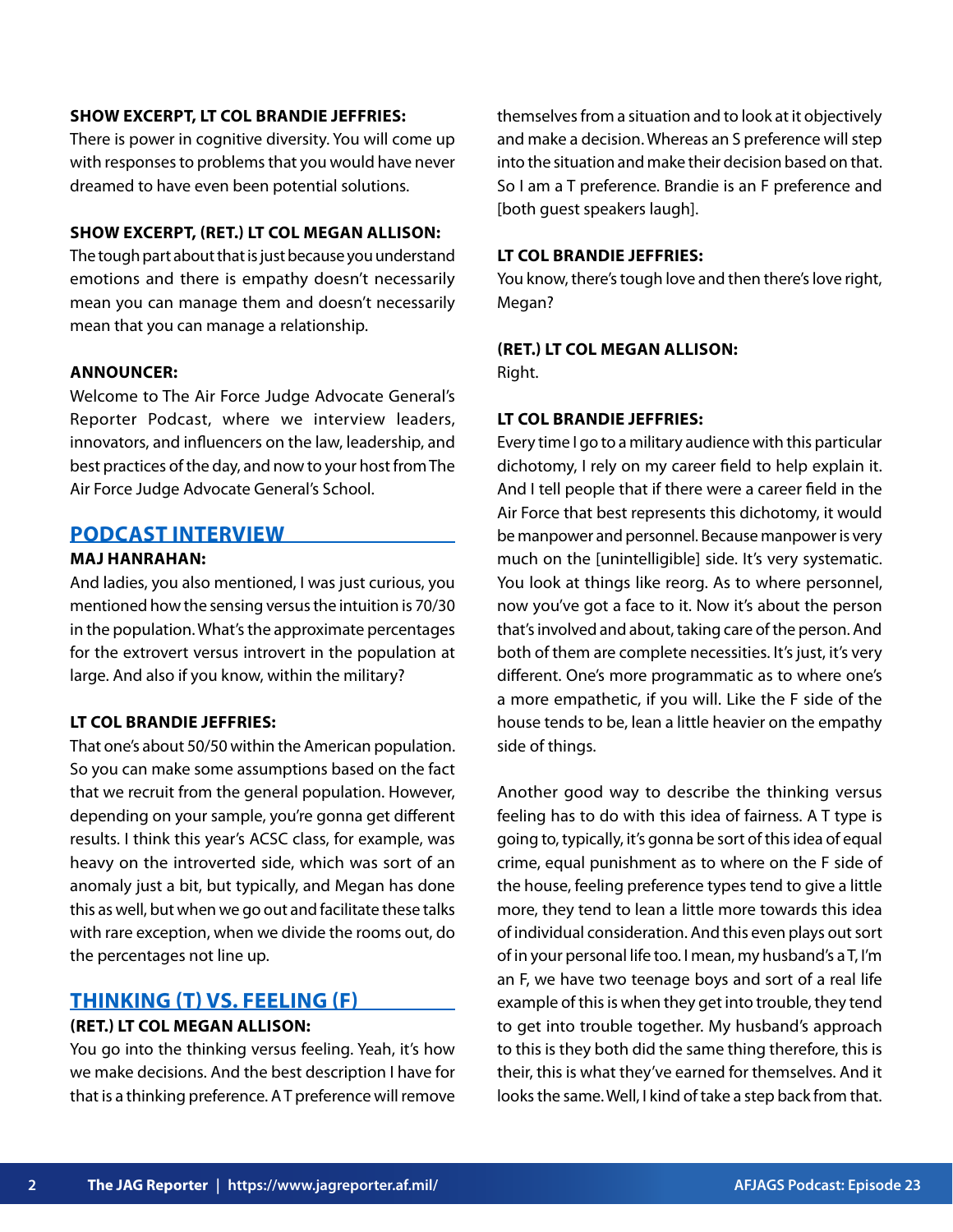And I say, well, you know, what works for one doesn't really work for the other. And that's me applying sort of this idea of individual consideration. And, if I ground my younger son from going outside, it's like, I cut his legs off. If I ground my older son from going outside, it's like he won the lottery [laughs]. So, they respond to things in different ways. And that's sometimes where that F part of the dichotomy can come into play and be beneficial.

#### **MAJ HANRAHAN:**

Any idea on the breakdown between the thinking and feeling in the population?

## **LT COL BRANDIE JEFFRIES:**

This is a pretty interesting one. And Megan correct me if I'm wrong. This is the only dichotomy where there's actually a gender split on this one as well. So while we're 50/50 as an American population thinking versus feeling, if you break down all the males versus females who assess on the MBTI, you end up with, on the male side, it's about a 70/30 split. So the males tend to be about 70 on the thinking as to where they're about 30 on the feeling. And then on the female side, it's the complete opposite you have about 70% who prefer feeling and then 30% who lean towards the thinking dichotomy.

#### **(RET.) LT COL MEGAN ALLISON:**

And I think that one will be interesting to watch as years go by, because I think there used to be kind of a, social norm.

## **LT COL BRANDIE JEFFRIES:**

Yes.

## **(RET.) LT COL MEGAN ALLISON:**

So I think maybe some women were kind of, hey, this is what I'm supposed to be a feeler. So I'm gonna answer questions this way. So it'll be interesting how that plays out. And Brandie mentioned the Air Command and Staff College class this past year, and they were an F preference.

#### **LT COL BRANDIE JEFFRIES:**

Yes.

#### **(RET.) LT COL MEGAN ALLISON:**

Which was interesting as well. 'Cause that's not normal in something you find in a military organization. So it'll be neat to see how this plays out.

## **MAJ HANRAHAN:**

For folks that tend to have, I guess, more of a strength or more, where they're more geared towards the feeling side, does that usually equate to higher emotional intelligence, because there's more empathy there?

#### **(RET.) LT COL MEGAN ALLISON:**

I would say usually, but the tough part about that is just because you understand emotions and there is empathy, doesn't necessarily mean you can manage them, and doesn't necessarily mean that you can manage a relationship. So there's, since there are kind of four components of emotional intelligence, understanding emotions, isn't the only one. Does that make sense?

#### **MAJ HANRAHAN:**

Yes ma'am makes perfect sense. So kind of moving on to our fourth pair.

# **JUDGING (J) VS. PROSPECTING (P) LT COL BRANDIE JEFFRIES:**

Judging versus perceiving [prospecting]. Okay, so let's do this one Megan. She always assesses on the judging preference as to where I'm more on the perceiving preference. And I would say that in a workplace setting, this might be the dichotomy where there's the potential for the most strain, particularly in a team work type environment where this collaboration that needs to go on.

This preference, or this dichotomy basically represents our workflow or how we approach different tasks in life. And on the judging side, these are our folks that are very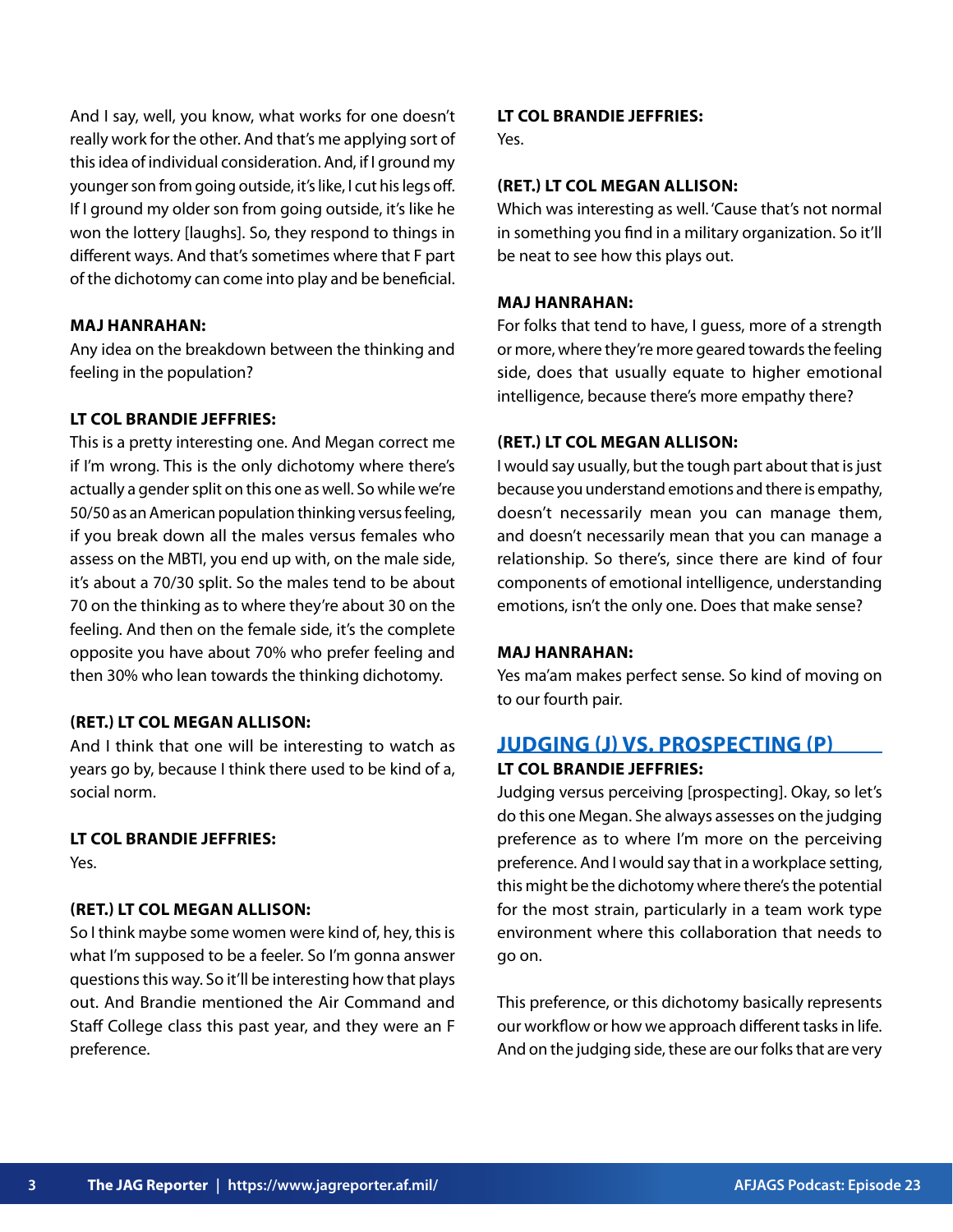methodical. If they have two weeks to complete a task, they really want it done in a week so that they get it off their list. I tell people that if you are a, if you strongly identify as a judging type, then you're likely the type of person who has a checklist on your desk. But if you complete something that's not on that checklist, you write it on your checklist just so you can check it off anyway, because it's all about

# **(RET.) LT COL MEGAN ALLISON:**

You think I'd even do that? [both speakers laugh]

## **LT COL BRANDIE JEFFRIES:**

It's all about, the joy of closure. On the perceiving side of things, it's a little more random. My best work comes in the 11th hour all the time. And because I am aware of that and because I am aware of my relationships and managing those relationships, I know that I can't operate that way.

So for example, if Megan and I are doing a project together, I'm going to, this is where I'm gonna exercise my emotional intelligence probably the most, to kind of go, okay, that's not comfortable for her for me to wait. And honestly she flexes in my direction too, to go, okay, I'm not gonna, we're not gonna have such a tight deadline because I know Brandie likes to think about this longer. But that really, I don't know Megan, what do you think in terms of EI in this particular preference?

## **(RET.) LT COL MEGAN ALLISON:**

No, I think you're right. High emotional intelligence is gonna allow you to flex in whatever role, in order to, if you're, I'm an extrovert, but you have a relationship with an introverted preference, then, you know, maybe, hey we're having an argument. So I'm going to, I know that my introverted preference husband needs this time to process. And even though I wanna talk it out, maybe I will use my relationship management, emotional intelligence skill to hang back on this one.

But with the judging and perceiving our planners are perfect examples. I love to use this. I wish I could show you guys that mine is by the half hour. And when the particular brand planner we use moved the half hour line, I was upset. [everyone laughs]. Like I literally structured by half hour, I like what I'm doing, it's all written up. Brandie's has like morning, afternoon and evening. [everyone laughs].

#### **LT COL BRANDIE JEFFRIES:**

It doesn't even have that. It's just a block. And mine, and mine looks a lot more like an art project than a planner. I mean, there's doodles in the columns. And what's funny about this, is if you looked at our, both of our planners were close, you would think that they were identical. I mean, it's the same brand, the same, almost the same pattern. I mean, we have very similar tastes in things. And when you open them, you're like, wow, that's, that is just a picture of what's going on in their brains. [everyone laughs].

#### **MAJ HANRAHAN:**

Fascinating insights there, thank you for sharing. And Lieutenant Colonel Jeffries. You mentioned something about, that your best thoughts come at the 11th hour. And I think many of our listeners can probably relate to that. And some people might call that, procrastination. I read a study within the last year that was pretty interesting, that they talked that about procrastination and said that it's not really laziness. It's actually an emotional response.

## **LT COL BRANDIE JEFFRIES:**

Yes, and I would challenge those who call it procrastination to view it, really is incubation, not procrastination. I would say that it's procrastinating if the person rarely delivers, but if you've got someone who delivers a product, that's exactly what you were looking for, even though it's the day before it's due or even the day it's due, doesn't matter. I mean, really where do we draw the line with that? Now I will tell you I've been in the military now 22 years. And living in my P preference side does not, it doesn't work in a military environment. So, it's like muscle memory. I've learned over time that I can flex and it's much easier for me to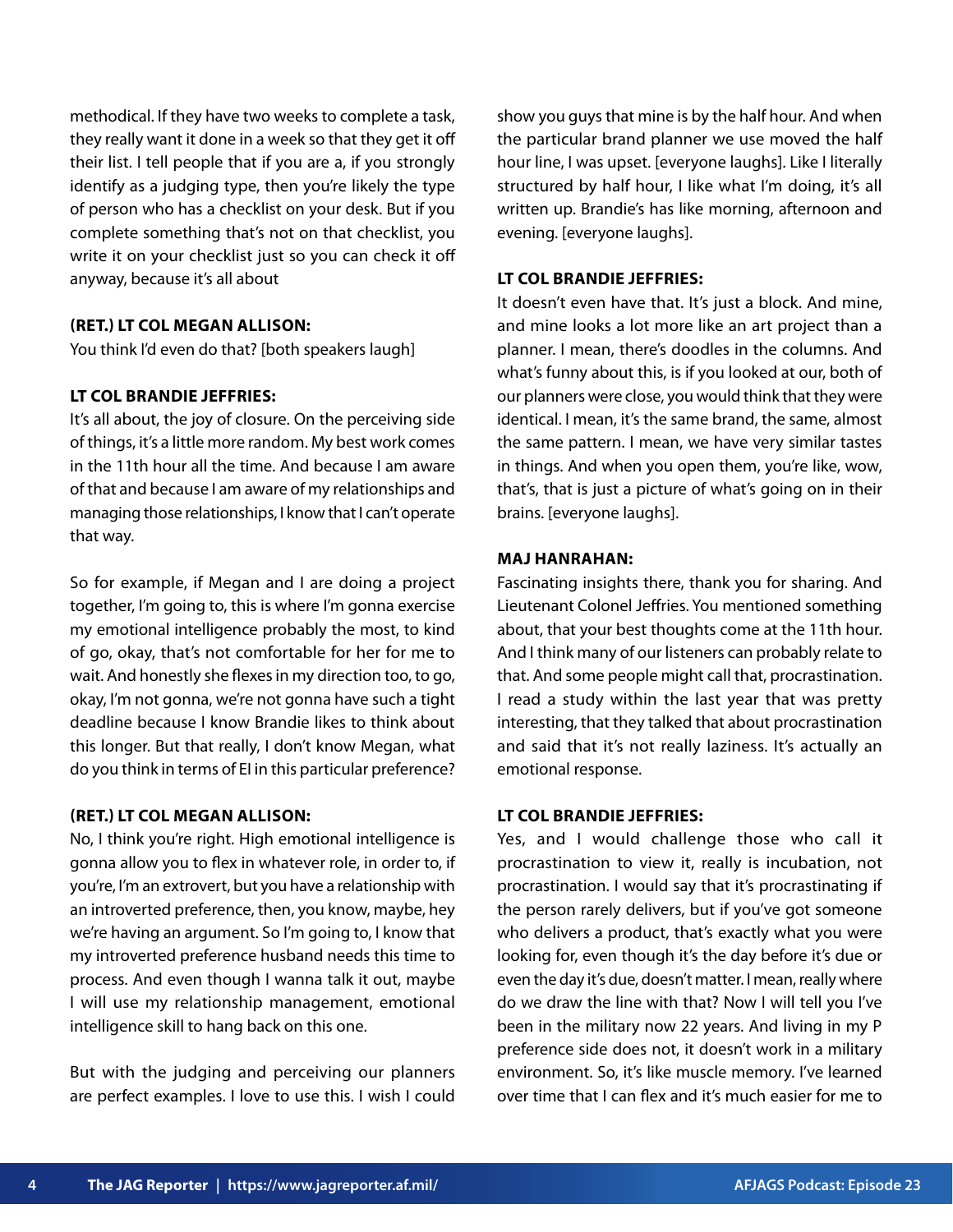be very methodical and to stick to tasks, sort of tracking things. But if left to my own devices, say if I am taking a class that I've signed up for, just outside of the military and I have a paper due at midnight, it's probably not gonna be written until nine o'clock that evening before it's due. Just because that's when I think the best when the pressure's on.

## **MAJ HANRAHAN:**

And yes, ma'am. And I think obviously even in our formal education system, right, with the students, the formal education system seems to not promote that. It seems to be, we want to see an outline, like if you're writing a paper, for example, there's steps that we wanna see, but folks that are on the perceiving end don't necessarily think like that. Is that kinda where you're going with that ma'am?

#### **(RET.) LT COL MEGAN ALLISON:**

Yeah, I use that example that you just said when I talk about the J and the P, because you're right, that our education system does say, "Hey, turn in your topic." And then the next week you're gonna turn in your outline. And then the next week, your first draft and the J's are just like, this is awesome, I got it. Whereas in those three weeks, the P has changed their topic four times.

#### **LT COL BRANDIE JEFFRIES:**

Yes, we have, for sure [ everyone laughs].

## **(RET.) LT COL MEGAN ALLISON:**

Oh, and I also like when you're, like, "Hmm, I'm not sure if I'm a J or a P." You are a P, you know it's true.

## **LT COL BRANDIE JEFFRIES:**

[Laughs]. Yes, it's true. It's true. We have this kind of neat splitting activity that we work with our groups when we're talking about this. And we have them go ahead and identify which side of the fence they think they land on. And we put all the J's together and all the P's together. And basically the task we give them is, it's someone in your group's birthday, decide how you're

gonna celebrate it. And it's fascinating, if you, and you give them five minutes, right?

So, and you look at the J group, they've all got their sheets of paper. They are making, what's the theme gonna be? Who's gonna send the invite? If you give them long enough, they will have everyone in that group or they'll assign the duty and responsibility and a suspense date on it. I mean, it's fascinating how organized and orderly they are. If you go over to a group of people who are all perceiving side of the house, they're still just chatting about whatever for the first three minutes. And then at the end, they go, hey why don't we just go downtown for dinner at seven o'clock. Okay, that sounds good.

#### **(RET.) LT COL MEGAN ALLISON:**

There's usually not even a time.

#### **LT COL BRANDIE JEFFRIES:**

[Both laughing]. And then it sort of evolves into what are you going to do after that? I don't know, kind of wherever the night takes us. If people wanna go out for something else after, then, that's what we'll do if they don't, that's fine too. And at the end of the day, both groups are gonna have an awesome time even if we had this activity together. It's just the approach to how they plan and take care of things that are task oriented.

#### **MAJ HANRAHAN:**

And maybe to kind of summarize this kind of working through these four pairs. I mean, this all kind of end of the day is just a way to help you know yourself, right? Know how you think and also know, have a better appreciation of how others think. Is that a fair statement?

## **(RET.) LT COL MEGAN ALLISON:**

That's right.

## **LT COL BRANDIE JEFFRIES:**

No, that's right, it is. And I, I'll tell you, once you sort of know these things about yourself, and then you kind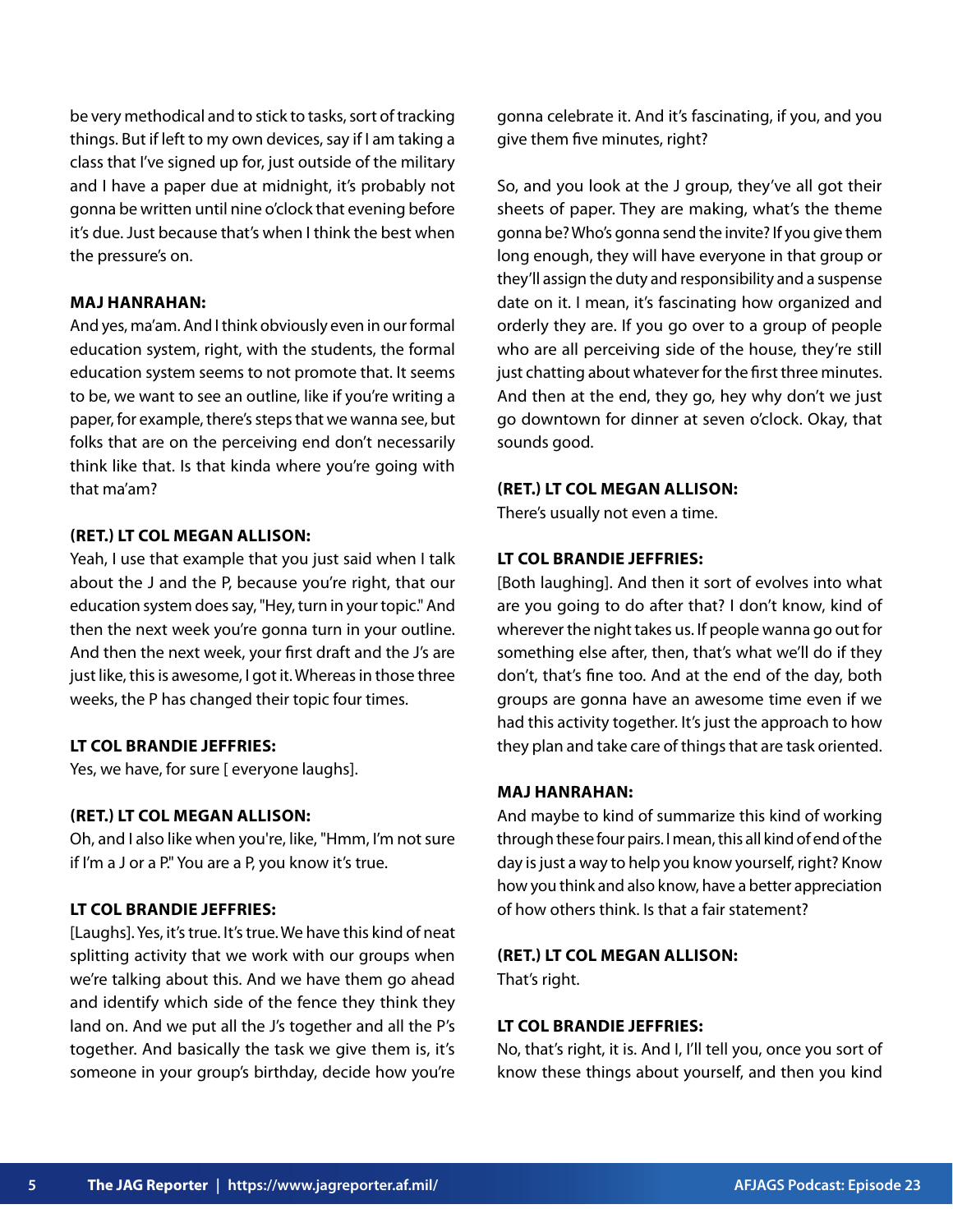of know them about the people around you. I cannot foot stomp this enough. There is power and cognitive diversity. And what I mean by this is, with the way we tend to look at diversity is based on a whole set of factors that are super important. I'm not making light of those at all. But what I am saying is that in a decision making process, none of those things matter if everyone approaches the world the same way.

So when you're talking about things like innovation or having to come up with new and unusual ideas to solve common problems, or, how are we gonna change this so that we can make X, Y, or Z better? The power of having a group of people work together that all view the world very differently, while you will have some conflict initially, while you work those things out, you will come up with responses to problems that you would have never dreamed to have even been potential solutions.

#### **MAJ HANRAHAN:**

Kind of like one plus one equals three.

#### **LT COL BRANDIE JEFFRIES:**

Or 20, if you're P preference. [laughs].

#### **MAJ HANRAHAN:**

Yes, ma'am so, moving on from that, and I think there's a lot of value there for our listeners. Let's say now our listeners are going, "Huh?" This is something they wanna learn more about. And again, I mentioned earlier that you can go take a free test at **[16personalities.com](https://www.16personalities.com/)**. Okay, no federal endorsement here. But as of last check, when I looked on the site this week, there looked to be close to a quarter of a billion tests that were already taken. If our listeners are interested in going to take this test and it doesn't take that long, I forget exactly how long it is. It's maybe 15 minutes or so, I believe. How would you recommend to our listeners to approach the questions?

#### **(RET.) LT COL MEGAN ALLISON:**

So, you would want to approach questions and when you take any person personality assessment, you need to ensure you've kind of cleared your state of mind. Take off whatever hat you're wearing. Take off your military officer hat, take off your mother hat and just take the test, being completely candid and honest and answer with what is most natural, 'cause you have learned to flex in all of those dichotomies, but there's one, that's your natural preference.

### **LT COL BRANDIE JEFFRIES:**

I cannot foot stomp that enough, so she's exactly right. If I were asked to take this assessment as a lieutenant colonel in the United States Air Force, I would assess out of this as an ESTJ [Extraverted, Observant, Thinking, and Judging], because that is the environment we work in. That's sort of the natural military breed, if you will.

But if I'm honest with myself and really answer the questions from, removing all of my different hats that I wear, I assess out as an ENFP [Extraverted, Intuitive, Feeling, and Prospecting]. And what's interesting about that is that if you read the description of an ENFP, you would say, wow, how did this individual end up in the military? Like how? And how has she stayed? But it's because, you do learn to flex in these dichotomies.

So definitely take it. And why this is important is not necessarily from the day-to-day when we have to flex perspectives and just normal ops, but where this gets really important is when you get stressed out or under pressure. Your body defaults to your natural state. So my stress response is very different from Megan's stress response.

I think that there's a much deeper conversation that can actually be had here about resiliency and knowing kind of when people are in trouble, because what might be normal behavior for someone might not, it's definitely not normal behavior for me. And if people know that about me, when I am stressed or I am in trouble, they know when to throw a life raft, if you will.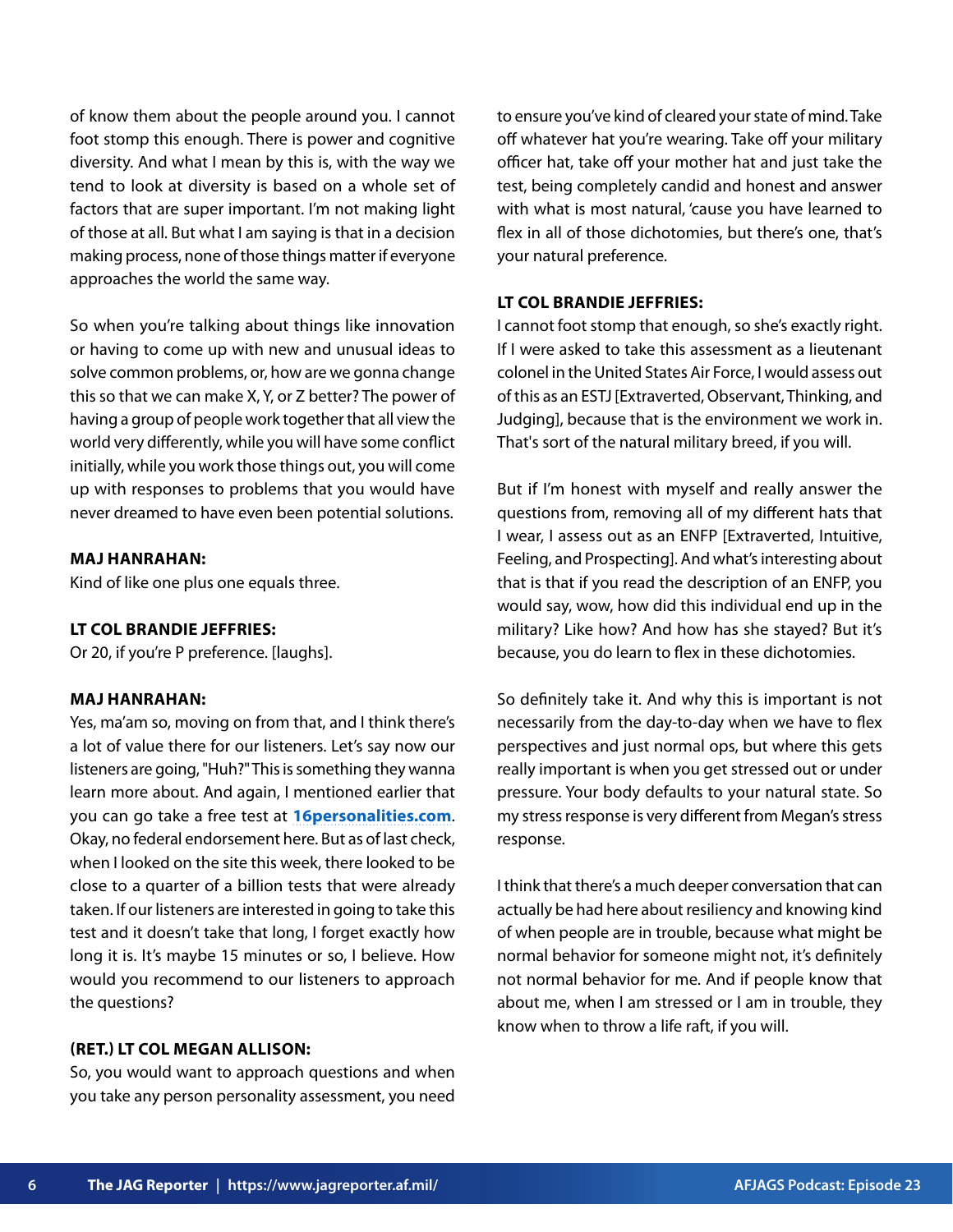#### **MAJ HANRAHAN:**

So in other words, by understanding yourself better by taking a test to build that foundational awareness, not only can improve your emotional intelligence, but also your resiliency.

## **LT COL BRANDIE JEFFRIES:**

I would argue so.

## **MAJ HANRAHAN:**

I will say in full candid that I went and took this test, my wife took this test. We both found it very insightful, and it does spit out a pretty long results. It has paragraphs on various topics and categories, which included, I think romantic relationships, friendships, parenthood, career paths and workplace habits. Assuming if our listeners were to take this test and they get the results, how should they interpret or view the results?

#### **(RET.) LT COL MEGAN ALLISON:**

So, it gives you a lot of information when you do look at the 16 personalities assessment. And it's always fun to sit down and read the description and go, wow, that sounds just like me, both in the workplace and at home, but also you'd wanna use it as a point of departure for your conversations. So as Brandie mentioned before, you've never know how she lasted, 20 years in the military with her particular personality type. I know for me—

#### **LT COL BRANDIE JEFFRIES:**

It's truly been a shocker [laughs].

#### **(RET.) LT COL MEGAN ALLISON:**

But you've actually been extremely successful. For me in my home life, my daughter is Brandie's personality type. So the other day when I was trying to motivate her on bringing up her B to an A, because I can't understand not having an A, sitting here telling her all the things that would motivate me. And I was like, you know what, none of this is reaching her. I need to stop. Now I need to call Brandie. I need to find out what would motivate her. And then I need to present that to my daughter. So, it really does give you a way to both in the workplace and at home, how to work on your relationships.

#### **LT COL BRANDIE JEFFRIES:**

It's true, yeah, the only other thing I would add is when people get their assessment results, I would recommend comparing it against the other 15 personality types. And I would say to look for the ways that you're different from other people, just so you're aware that—we have a colleague that says it best. He says, not everyone is just a slightly flawed version of ourselves. So it's a way that you can actually look at yourself against everyone else to go, okay, now I get it, or now I get it. And then to apply it, just like Megan said, then to apply it into these other situations. I mean, I'm honored that she would call me and ask me how to approach her daughter, but that's a relationship that we've built based on understanding that what makes the two of us tick is very different.

#### **MAJ HANRAHAN:**

Great points, ma'am, thank you. Are there any resources from either of you that you'd like to share or recommend to our listeners where they can learn more about today's topic?

## **(RET.) LT COL MEGAN ALLISON:**

I would recommend if anyone's interested in emotional intelligence to read the book by Dan Goleman, and it stated it came out in 1995, but "Emotional Intelligence" by Daniel Goleman. And then he went on to write in the future "Primal Leadership," which I think also can be used particularly in that leadership role.

## **LT COL BRANDIE JEFFRIES:**

And if I could just add maybe one additional resource, it's something that we haven't talked about today, but it's very similar to a typology type result. It's just a little less confusing in that you don't have 16, that you're talking about, you're only talking about five, but it's a book written by, that's put out by Giant called "Five Voices." The "Five Voices" is another way that you can kind of look at your own internal strengths and compare them against the other four voices, if you will. It's just another way of helping people see or to practice introspection and then to see that the world around them is different from them.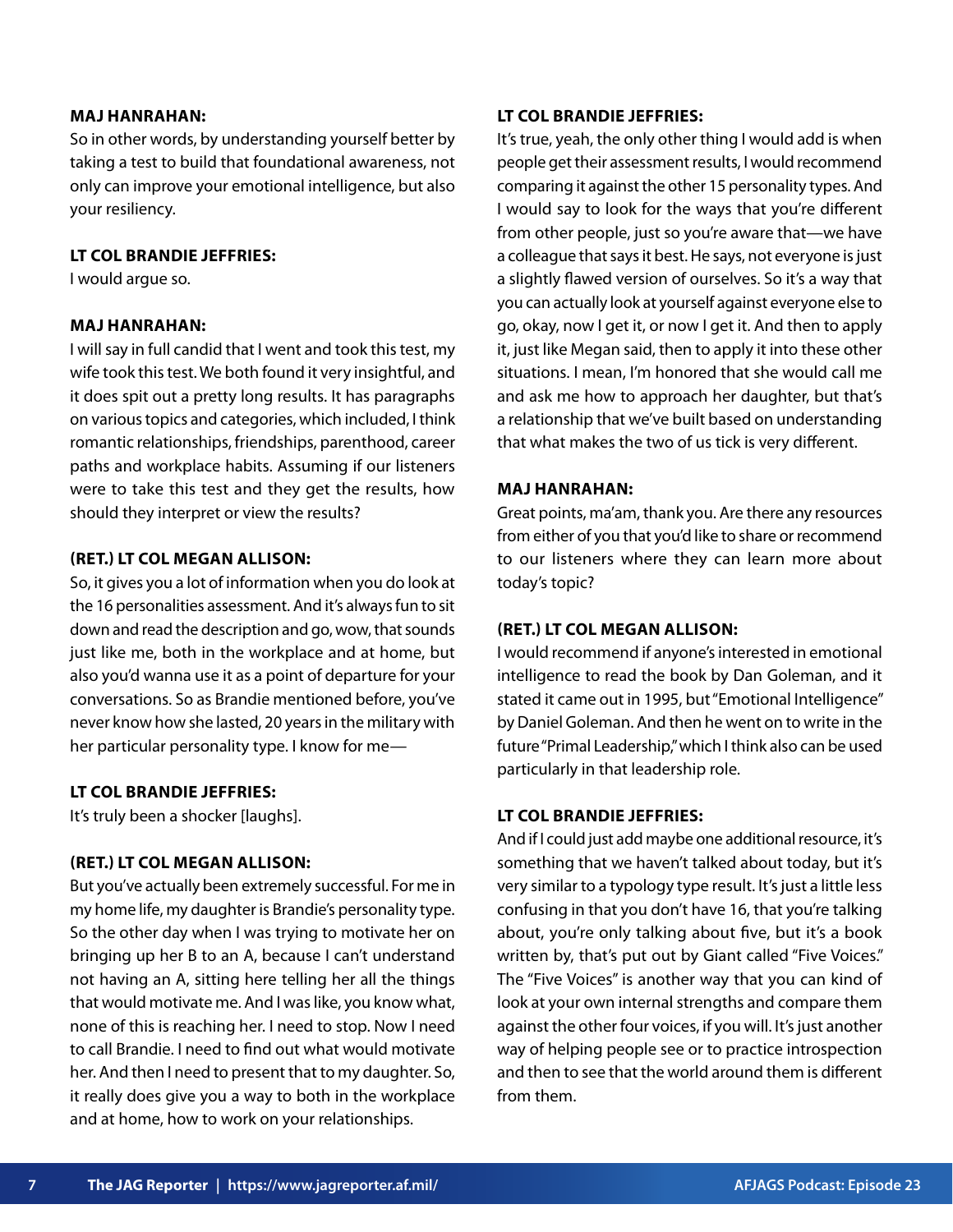#### **MAJ HANRAHAN:**

Well, thank you for the recommendations. We will definitely get those in our show notes for our listeners and to kind of conclude here. Are there any final words from both of you that you'd like to leave with our guests on today's topic, on emotional intelligence and or personality profiles?

## **(RET.) LT COL MEGAN ALLISON:**

I would say you have to know yourself to lead yourself and then lead yourself before you lead others. So once you have an awareness, you can start leading yourself. And once you have an awareness of your team, you can lead your team to do great things.

## **LT COL BRANDIE JEFFRIES:**

And I will jump on there and just sort of foot stomp this idea of cognitive diversity. I want people to know the power that's in assembling groups of people who think about things differently. Teams who learn to leverage one another's strengths will be the teams who develop by far the most creative and also scalable ideas from implementation, not only in our work environments, but also at home as well.

#### **MAJ HANRAHAN:**

Well, ladies, thank you so much for your valuable insights today. I'm sure just by listening to this interview, that has increased our listeners' emotional intelligence. So with that, thank you so much for being on the show today.

## **LT COL BRANDIE JEFFRIES:**

Thank you for having us.

**(RET.) LT COL MEGAN ALLISON:** Thank you.

# **TAKEAWAYS**

# **MAJ HANRAHAN:**

Well, that concludes our interview with Lieutenant Colonel Megan Allison and Lieutenant Colonel Brandie Jeffries.

My three key takeaways include **number one, emotional intelligence is critical to effective leadership**. Emotional intelligence or EI is not a new concept. Rather as Lieutenant Colonel Allison stated EI has been thoroughly researched and empirically demonstrated over 60 years and gained popularity in 1995, when Daniel Goleman wrote the book "Emotional Intelligence." EI can be defined as your ability to recognize and understand emotions and then using the skill to lead and manage yourself and others in a positive way. EI was also solidified as a defining characteristic of better job performance.

As Lieutenant Colonel Allison mentioned, studies showed that people with lower IQs were generally outperforming those with higher IQs. This anomaly was later discovered to be the result of EI. The main missing link to what initially appeared to be contradictory results. In other words, EI was found to be the main factor that sets apart star performers from average ones. Further, unlike IQ and personality, which are more or less determined at a younger age, EI can be improved upon over time. For example, a good place to start is with a personality test to better understand yourself and the factors that make up EI.

This leads us to **point two. There are four main factors that lead to higher emotional intelligence**. As Lieutenant Colonel Allison explained the four main factors that make up EI include one, self-awareness, two, self-management three, social awareness and four relationship management.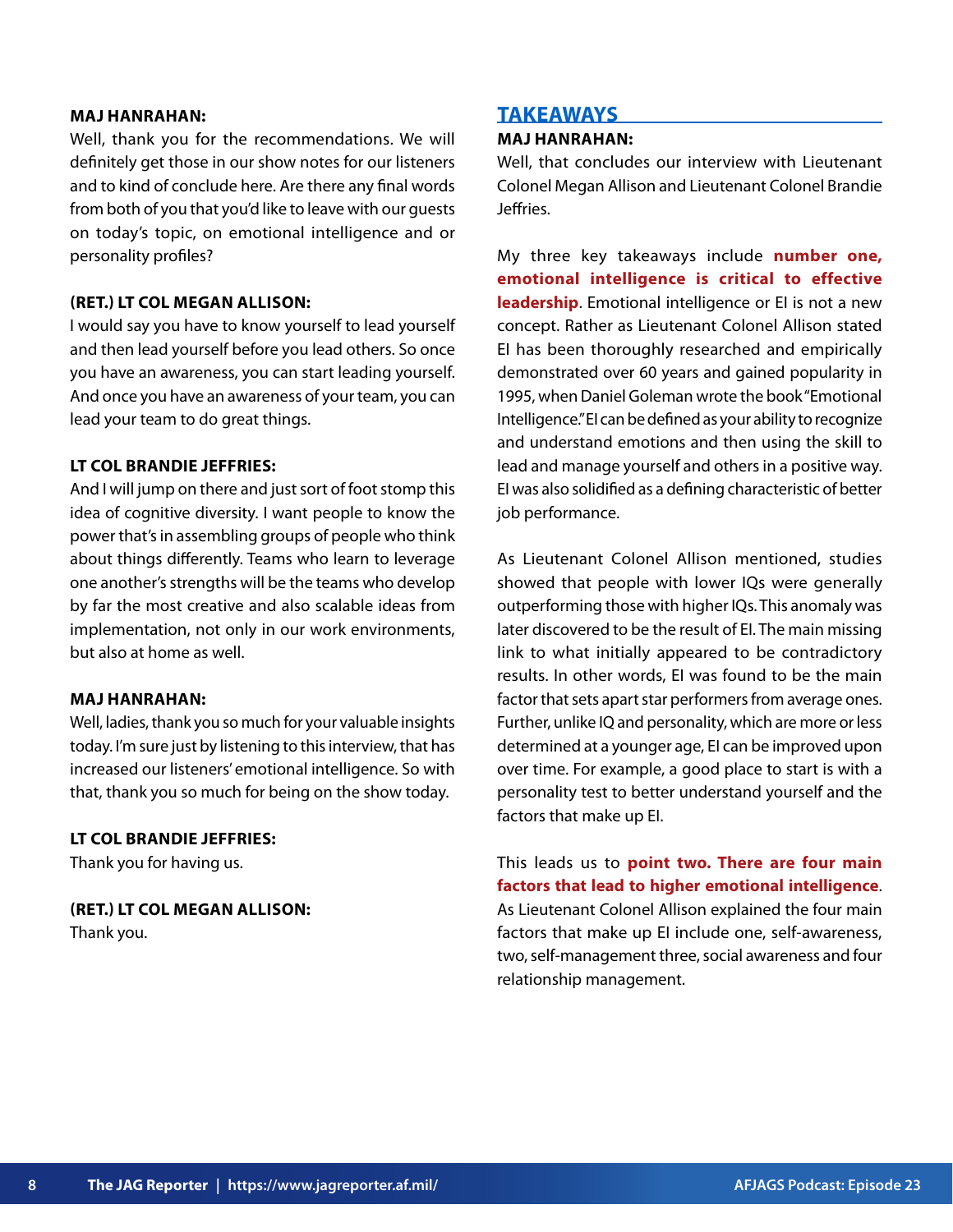Folks with high **self-awareness** or in other words, they're aware of what they're feeling. They pause, they control their thinking. They learn and know when there has been any emotional hijacking. They tend to be more honest, authentic, genuine. They tend to show higher levels of empathy and practicing forgiveness. And they also recognize how important emotions are. In other words, emotions happen, whether good or bad.

In relation to **self-management**, this deals with the practical aspect of managing one's own emotions. In other words, I'm aware that I'm mad, but I'm not going to react in a negative way. This is obviously easier said than done. But by knowing yourself better, you are better suited to handle issues that test your emotions. You learn to know what "triggers" certain emotions and can work to either avoid or handle those situations differently. Additionally, you might wanna consider finding an accountability partner. This has been mentioned in other episodes in terms of mentorship, but an accountability partner from an EI context can provide that well-needed feedback, if and when you vector off course.

Factor number three is **social awareness**. This deals with your knowledge of others' personalities and emotions. In other words, you're aware that others are displaying some type of emotion, such as being mad, disturbed, anxious, etc. Once you gain a better grasp of your own emotions, you're in a much better position to become aware of other's emotions. And folks with high social awareness often generally care about others, ask questions, monitor behavior, and act as a resource or confidant to others.

And the fourth factor is, **relationship management**. This deals with the application of your social awareness of others. In other words, you would be aware that we're both mad, anxious, disturbed, etc., but we're not going to let that negatively impact the relationship. When you better understand how different personalities may interact together, you're likely in a better position to elevate the cognitive diversity of your team—sort out differences before they become bigger issues and lead in a more effective and genuine way.

Which leads us to the last point in **number three, taking a personality profile assessment is a great first step toward improving your emotional intelligence.** As Lieutenant Colonel Allison stated, you have to know yourself to lead yourself, and lead yourself before you lead others. While this is a non-federal endorsement, the 16 personalities profile assessment might be a good place to start, which is located at **[16personalities.com](https://www.16personalities.com/)**.

If you decide to take this test, it will provide a five letter indicator. The first four letters are very closely related to the **[MBTI's](https://www.myersbriggs.org/my-mbti-personality-type/mbti-basics/the-16-mbti-types.htm)** personality assessment. Keep in mind that there are no bad personality types. They all have strengths and weaknesses. And this personality profile assessment will give you a better understanding on how you make decisions, act, work, and more or less approach life. The 16 personalities also offer four pairs of opposites, which we talked about extensively through the interview. But as a recap, those four pair of opposites include extrovert versus introvert, intuitive versus observant, feeling versus thinking, and judging versus prospecting. It also shows a fifth letter on whether your personality type is more assertive versus turbulent.

Last as Lieutenant Colonel Jeffries said, there's power in cognitive diversity, especially among teams. Teams that learn how to leverage their divergent strengths will much more likely find that innovative solution that remains outside of other teams grasp. Cognitive diversity also provides the intellectual framework for creative and scalable solutions. Now this doesn't mean there won't be friction. Rather there will be friction, which is a natural part of the creative process. But through friction will come greater results, so long as you don't let the friction impede that progress. So, take the insights from this interview and look to act upon them. You're sure to improve your EI and leadership ability along the way.